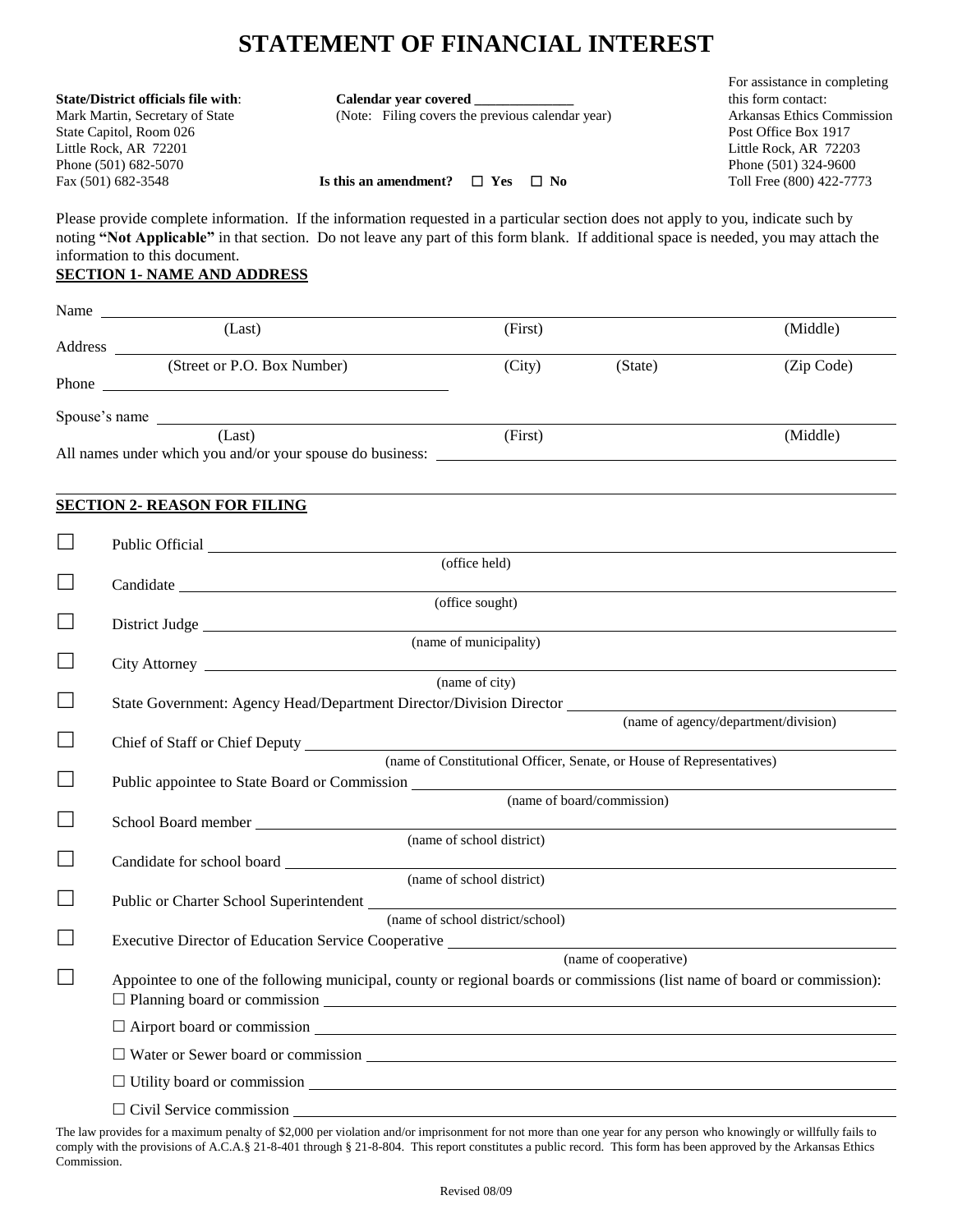#### **SECTION 3- SOURCE OF INCOME**

List each employer and/or each other source of income from which you, your spouse, or any other person for the use or benefit of you or your spouse receives gross income amounting to more than \$1,000. (You are not required to disclose the individual items of income that constitute a portion of the gross income of the business or profession from which you or you spouse derives income. For example: accountants, attorneys, farmers, contractors, etc. do not have to list their individual clients.) If you receive gross income exceeding \$1,000 from at least one source, the answer N/A is not correct.

| a) | Check appropriate box: | More than \$1,000 | More than \$12,500                                                                                  |
|----|------------------------|-------------------|-----------------------------------------------------------------------------------------------------|
|    |                        |                   | (name of employer or source of income)                                                              |
|    |                        |                   | (address)                                                                                           |
|    |                        |                   | (name under which income received)                                                                  |
|    |                        |                   |                                                                                                     |
|    |                        |                   |                                                                                                     |
| b) | Check appropriate box: | More than \$1,000 | More than \$12,500                                                                                  |
|    |                        |                   | (name of employer or source of income)                                                              |
|    |                        |                   | (address)                                                                                           |
|    |                        |                   | (name under which income received)                                                                  |
|    |                        |                   |                                                                                                     |
|    |                        |                   |                                                                                                     |
| C) | Check appropriate box: | More than \$1,000 | More than \$12,500                                                                                  |
|    |                        |                   | (name of employer or source of income)                                                              |
|    |                        |                   | (address)                                                                                           |
|    |                        |                   | (name under which income received)                                                                  |
|    |                        |                   |                                                                                                     |
|    |                        |                   |                                                                                                     |
| d) | Check appropriate box: | More than \$1,000 | More than \$12,500                                                                                  |
|    |                        |                   | (name of employer or source of income)                                                              |
|    |                        |                   | (address)                                                                                           |
|    |                        |                   | (name under which income received)                                                                  |
|    |                        |                   | Provide a brief description of the nature of the services for which the compensation was received _ |
|    |                        |                   |                                                                                                     |

The law provides for a maximum penalty of \$2,000 per violation and/or imprisonment for not more than one year for any person who knowingly or willfully fails to comply with the provisions of A.C.A.§ 21-8-401 through § 21-8-804. This report constitutes a public record. This form has been approved by the Arkansas Ethics Commission.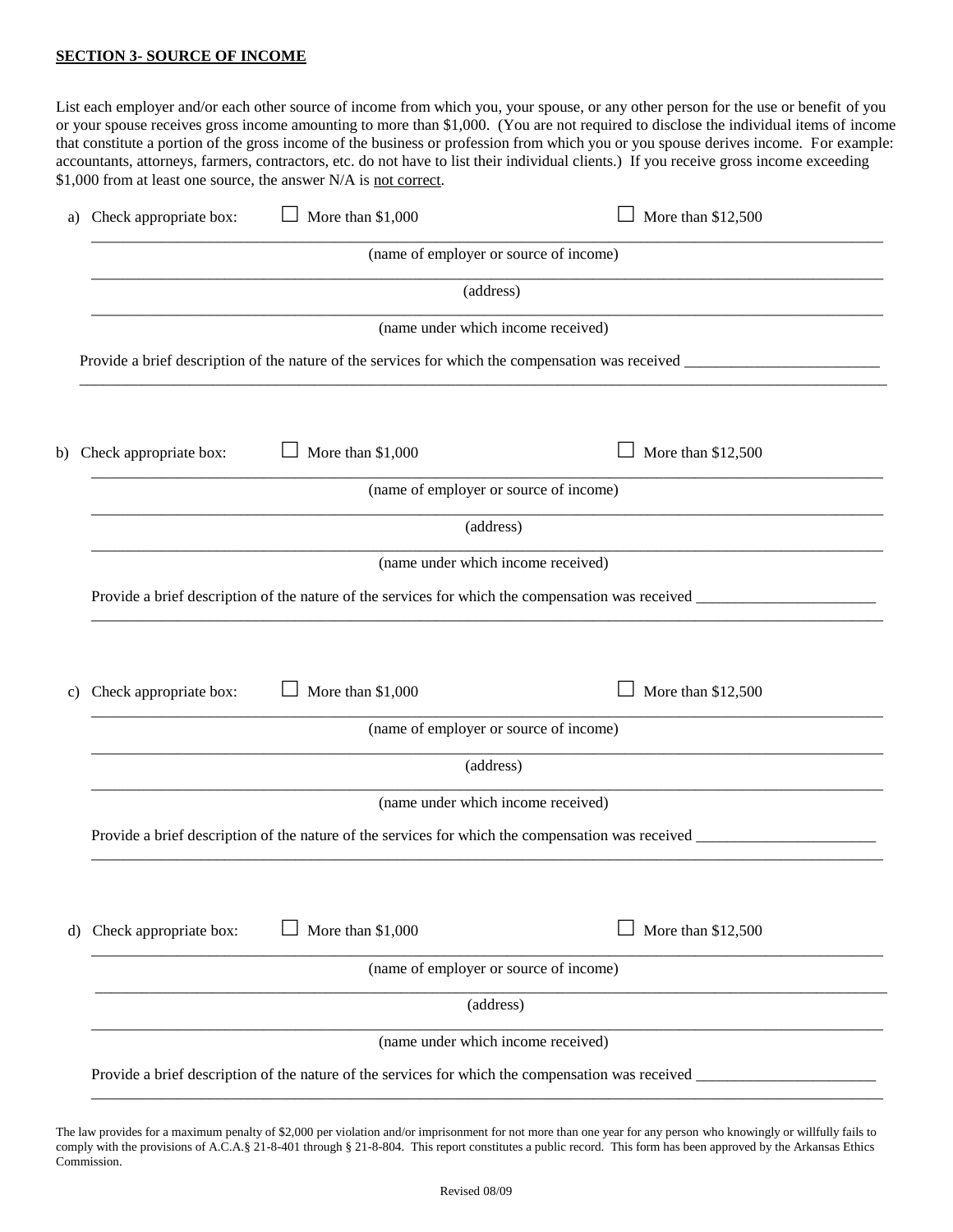### **SECTION 4- BUSINESS OR HOLDINGS**

List the name of every business in which you, your spouse or any other person for the use or benefit of you or your spouse have an investment or holding. Individual stock holdings should be disclosed. Figures should be based on fair market value at the end of the reporting period.

| Check appropriate box:                    | More than \$1,000                         | More than \$12,500 |  |  |
|-------------------------------------------|-------------------------------------------|--------------------|--|--|
|                                           | (name of corporation, firm or enterprise) |                    |  |  |
|                                           | (address)                                 |                    |  |  |
|                                           | (name under which investment held)        |                    |  |  |
| Check appropriate box:                    | More than \$1,000                         | More than \$12,500 |  |  |
|                                           | (name of corporation, firm or enterprise) |                    |  |  |
|                                           | (address)                                 |                    |  |  |
|                                           | (name under which investment held)        |                    |  |  |
| Check appropriate box:                    | More than \$1,000                         | More than \$12,500 |  |  |
|                                           | (name of corporation, firm or enterprise) |                    |  |  |
|                                           | (address)                                 |                    |  |  |
|                                           | (name under which investment held)        |                    |  |  |
| Check appropriate box:                    | More than \$1,000                         | More than \$12,500 |  |  |
|                                           | (name of corporation, firm or enterprise) |                    |  |  |
|                                           | (address)                                 |                    |  |  |
|                                           | (name under which investment held)        |                    |  |  |
| Check appropriate box:                    | More than \$1,000                         | More than \$12,500 |  |  |
| (name of corporation, firm or enterprise) |                                           |                    |  |  |
|                                           | (address)                                 |                    |  |  |
|                                           | (name under which investment held)        |                    |  |  |
| Check appropriate box:                    | More than \$1,000                         | More than \$12,500 |  |  |
| (name of corporation, firm or enterprise) |                                           |                    |  |  |
|                                           | (address)                                 |                    |  |  |
|                                           | (name under which investment held)        |                    |  |  |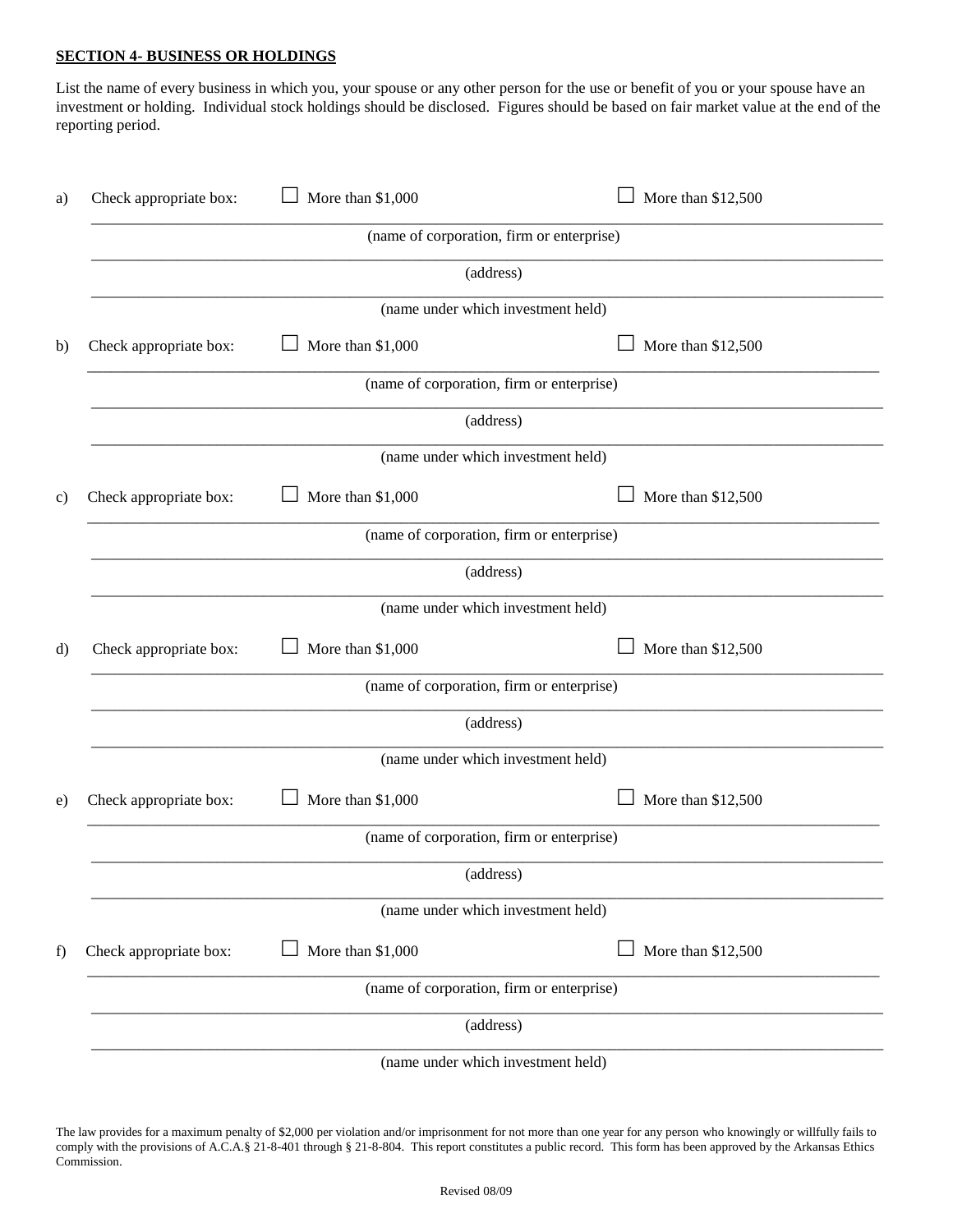#### **SECTION 5- OFFICE OR DIRECTORSHIP**

List every office or directorship held by you or your spouse in any business, corporation, firm, or enterprise subject to jurisdiction of a regulatory agency of this State, or of any of its political subdivisions.



#### **SECTION 6- CREDITORS**

List each creditor to whom the value of five thousand dollars (\$5,000) or more was personally owed or personally obligated and is still outstanding. (This does not include debts owed to members of your family or loans made in the ordinary course of business by either a financial institution or a person who regularly and customarily extends credit.)

| a) |                                         |
|----|-----------------------------------------|
|    | (name of creditor)                      |
|    | (address of creditor)<br>$\mathbf{b}$ ) |
|    | (name of creditor)                      |
|    | (address of creditor)                   |
| C) | (name of creditor)                      |
|    | (address of creditor)                   |

#### **SECTION 7- GUARANTOR OR CO-MAKER**

List each guarantor or co-maker who has guaranteed a debt of yours that is still outstanding. (This includes debt guarantors arising or extended and refinanced after Jan. 1, 1989. Members of your family who are your guarantors are not required to be disclosed.)

| a |                      |
|---|----------------------|
|   | (name)               |
|   |                      |
|   | (address)            |
| b |                      |
|   | (name)               |
|   |                      |
|   | $\sim$ $\sim$ $\sim$ |

(address)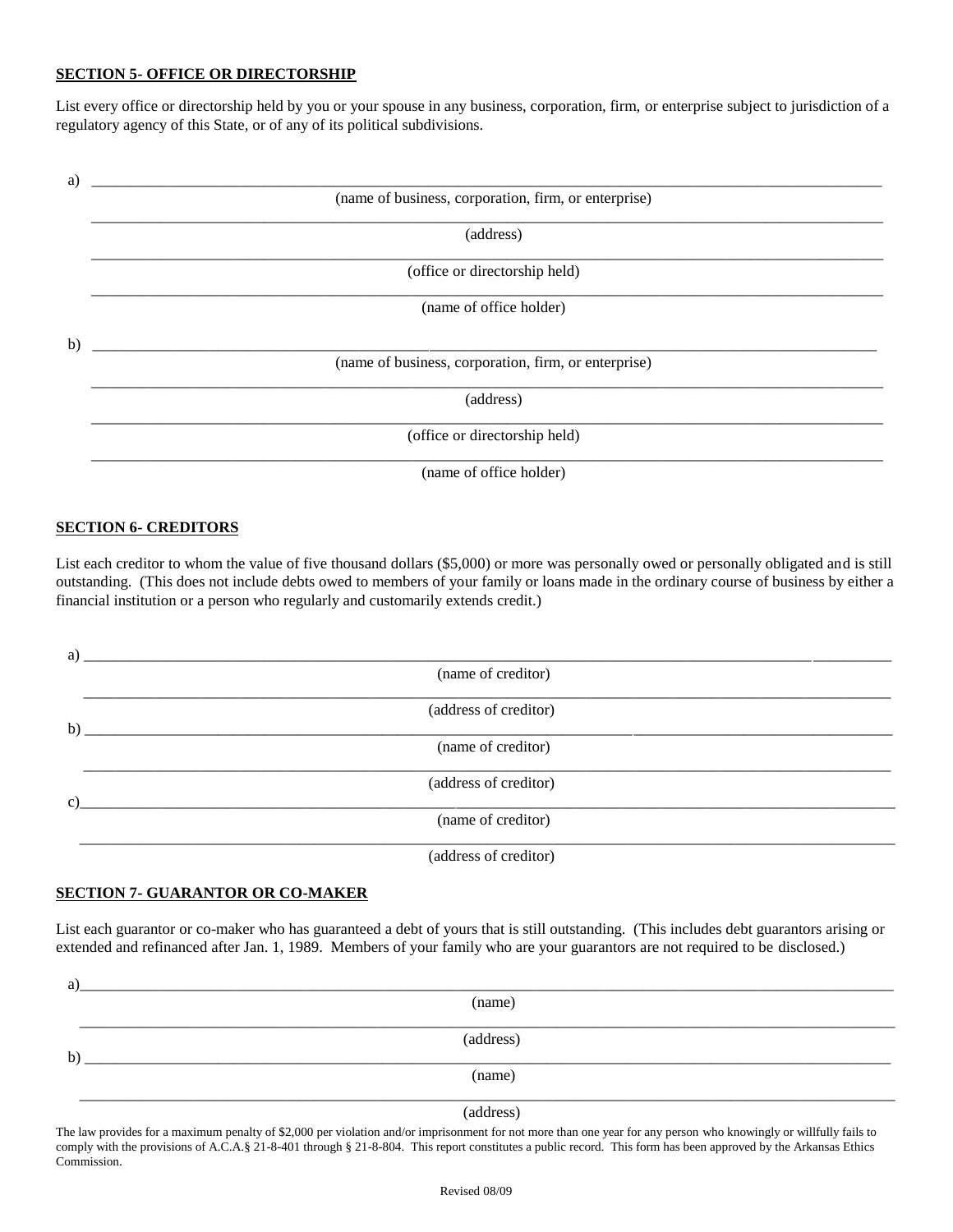### **SECTION 8- GIFTS**

List the source, date, description, and a reasonable estimate of the fair market value of each gift of more than \$100 received by you or your spouse and of each gift of more than \$250 received by your dependent children. The term "gift" is defined as "any payment, entertainment, advance, services, or anything of value unless consideration of equal or greater value has been given therefor." There are a number of exceptions to the definition of "gift." Those exceptions are set forth in the Instructions for Statement of Financial Interest prepared for use with this form. (Note: The value of an item shall be considered to be less than \$100 if the public servant reimburses the person from whom the item was received any amount over \$100 and the reimbursement occurs within ten (10) days from the date the item was received.)

| a)           |                                                      |                     |
|--------------|------------------------------------------------------|---------------------|
|              | (description of gift)                                |                     |
|              | (date)                                               | (fair market value) |
|              | (source of gift)                                     |                     |
| b)           | <u> 1980 - Johann Barn, fransk politik (d. 1980)</u> |                     |
|              | (description of gift)                                |                     |
|              | (date)                                               | (fair market value) |
|              | (source of gift)                                     |                     |
| $\mathbf{c}$ |                                                      |                     |
|              | (description of gift)                                |                     |
|              | (date)                                               | (fair market value) |
|              | (source of gift)                                     |                     |
| $\mathbf{d}$ |                                                      |                     |
|              | (description of gift)                                |                     |
|              | (date)                                               | (fair market value) |
|              | (source of gift)                                     |                     |
| e)           |                                                      |                     |
|              | (description of gift)                                |                     |
|              | (date)                                               | (fair market value) |
|              | (source of gift)                                     |                     |
| f)           |                                                      |                     |
|              | (description of gift)                                |                     |
|              | (date)                                               | (fair market value) |
|              | (source of gift)                                     |                     |
| g)           |                                                      |                     |
|              | (description of gift)                                |                     |
|              | (date)                                               | (fair market value) |
|              | (source of gift)                                     |                     |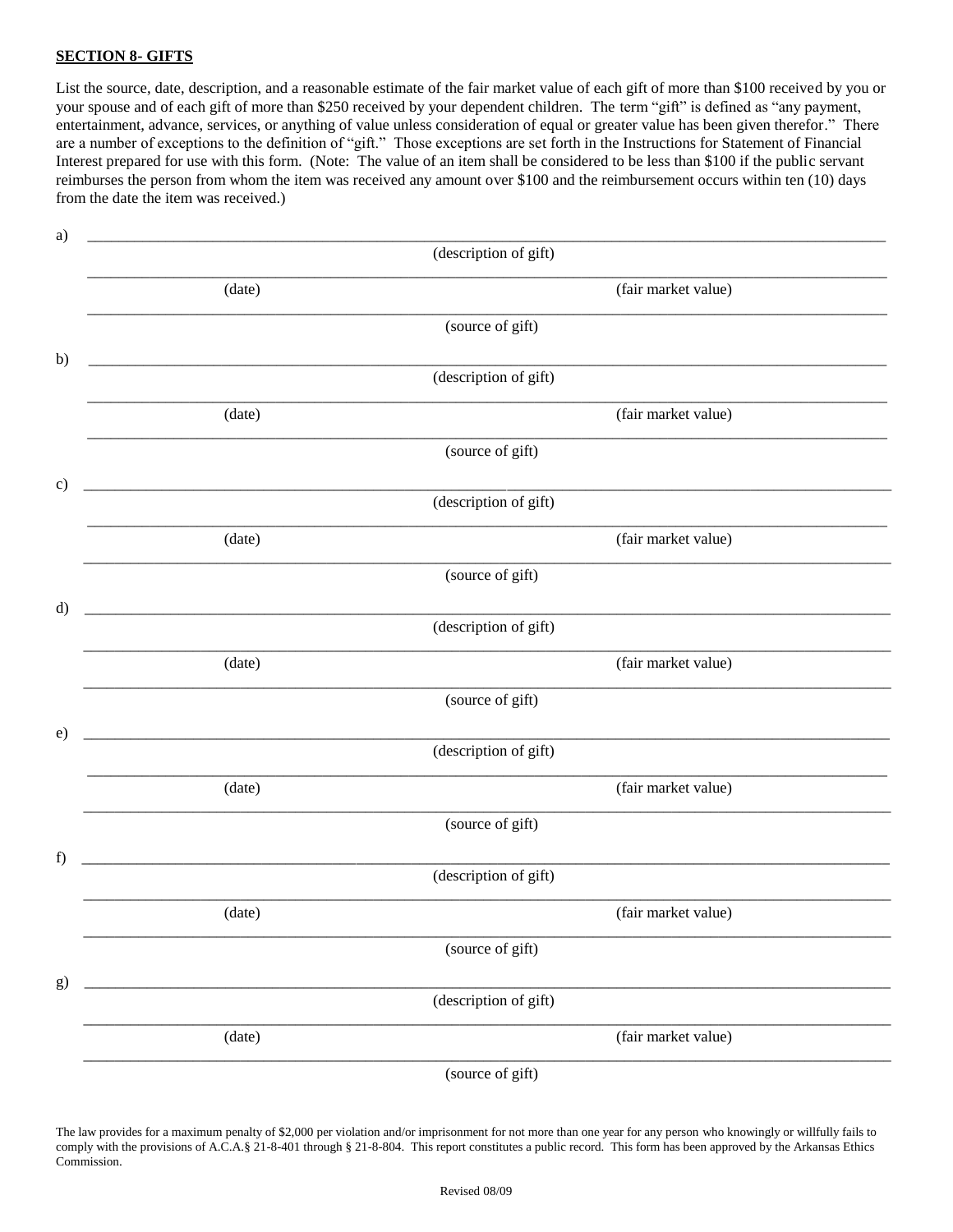## **SECTION 9- AWARDS**

If you are an employee of a public school district, the Arkansas School for the Blind, the Arkansas School for the Deaf, the Arkansas School for Mathematics, Sciences, and the Arts, a university, a college, a technical college, a technical institute, a comprehensive lifelong learning center, or a community college, the law requires you to disclose each monetary or other award over one hundred dollars (\$100) which you have received in recognition of your contributions to education. The information disclosed with respect to each such award should include the source, date, description, and a reasonable estimate of the fair market value.

| a)            |                                                            |                        |                     |
|---------------|------------------------------------------------------------|------------------------|---------------------|
|               |                                                            | (description of award) |                     |
|               | (date)                                                     |                        | (fair market value) |
|               |                                                            | (source of award)      |                     |
| b)            |                                                            |                        |                     |
|               |                                                            | (description of award) |                     |
|               | (date)                                                     |                        | (fair market value) |
|               |                                                            | (source of award)      |                     |
| $\mathbf{c})$ | <u> 1980 - John Stein, Amerikaansk politiker (</u> † 1920) |                        |                     |
|               |                                                            | (description of award) |                     |
|               | (date)                                                     |                        | (fair market value) |
|               |                                                            | (source of award)      |                     |
| $\mathbf{d}$  |                                                            |                        |                     |
|               |                                                            | (description of award) |                     |
|               | (date)                                                     |                        | (fair market value) |
|               |                                                            | (source of award)      |                     |

#### **SECTION 10- NONGOVERNMENTAL SOURCES OF PAYMENT**

List each nongovernmental source of payment of your expenses for food, lodging, or travel which bears a relationship to your office when you appear in your official capacity when the expenses incurred exceed \$150.

|                   | (name of person or organization paying expense) |                     |
|-------------------|-------------------------------------------------|---------------------|
|                   |                                                 |                     |
|                   | (business address)                              |                     |
|                   |                                                 |                     |
| (date of expense) |                                                 | (amount of expense) |
|                   | (nature of expenditure)                         |                     |
|                   |                                                 |                     |
|                   | (name of person or organization paying expense) |                     |
|                   | (address)                                       |                     |
|                   |                                                 |                     |
| (date of expense) |                                                 | (amount of expense) |
|                   | (nature of expenditure)                         |                     |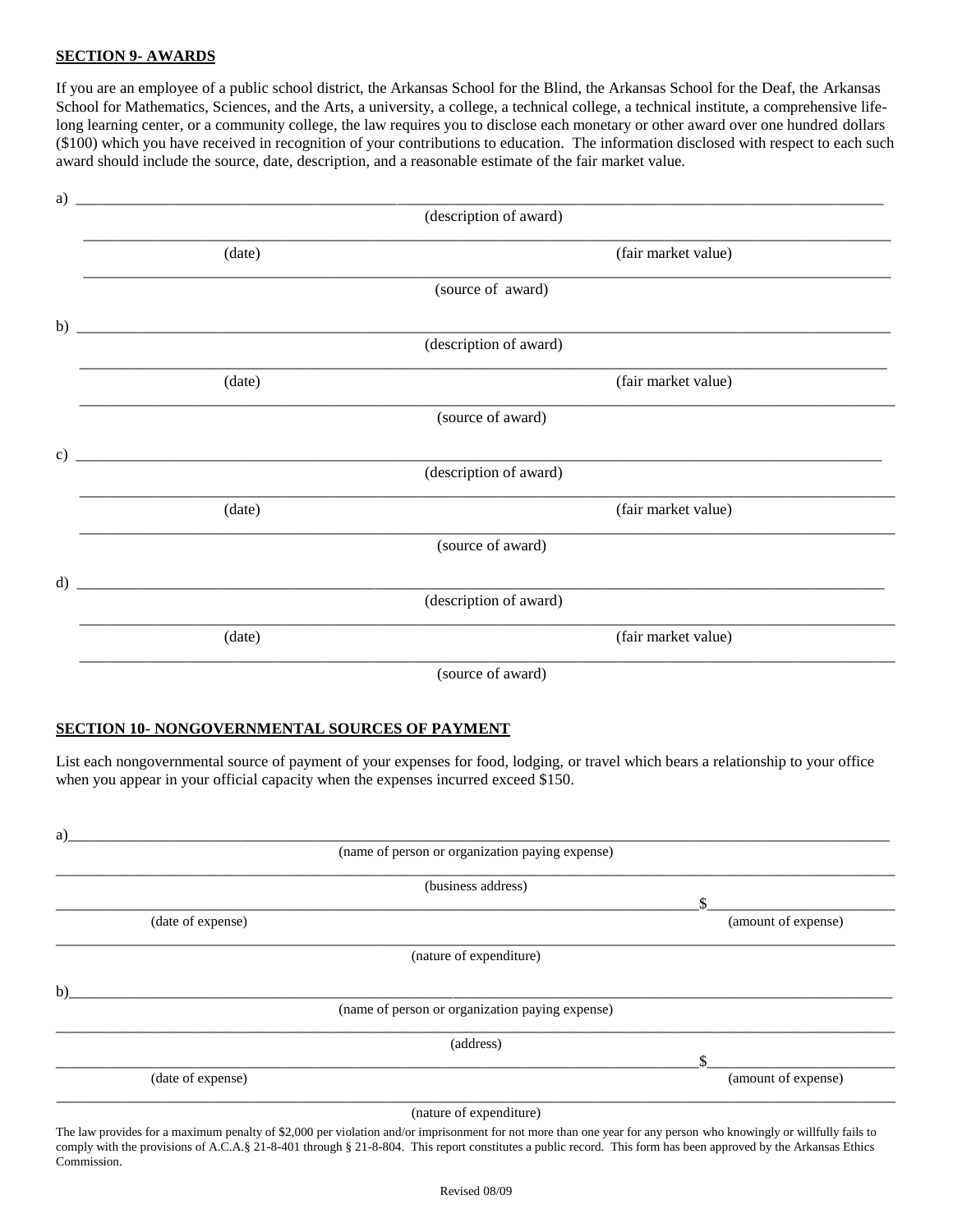## **SECTION 11- DIRECT REGULATION OF BUSINESS**

List any business which employs you and is under direct regulation or subject to direct control by the governmental body which you serve.

| a)              |                                                           |  |
|-----------------|-----------------------------------------------------------|--|
|                 | (name of business)                                        |  |
|                 | (governmental body which regulates or controls)           |  |
|                 |                                                           |  |
|                 | (name of business)                                        |  |
|                 | (governmental body which regulates or controls)           |  |
| $\mathcal{C}$ ) | <u> 1989 - John Stein, Amerikaansk politiker (* 1989)</u> |  |
|                 | (name of business)                                        |  |
|                 | (governmental body which regulates or controls)           |  |
| d)              |                                                           |  |
|                 | (name of business)                                        |  |
|                 | (governmental body which regulates or controls)           |  |

#### **SECTION 12- SALES TO GOVERNMENTAL BODY**

List the goods or services sold to the governmental body for which you serve which have a total annual value in excess of \$1,000. List the compensation paid for each category of goods or services sold by you or any business in which you or your spouse is an officer, director, or stockholder owning more than 10% of the stock of the company.

| a)           |                                  |
|--------------|----------------------------------|
|              | (goods or services)              |
|              | (governmental body to whom sold) |
| b)           | (compensation paid)              |
|              | (goods or services)              |
|              | (governmental body to whom sold) |
| $\mathbf{c}$ | (compensation paid)              |
|              | (goods or services)              |
|              | (governmental body to whom sold) |
| $\rm d$      | (compensation paid)              |
|              | (goods or services)              |
|              | (governmental body to whom sold) |
|              | (compensation paid)              |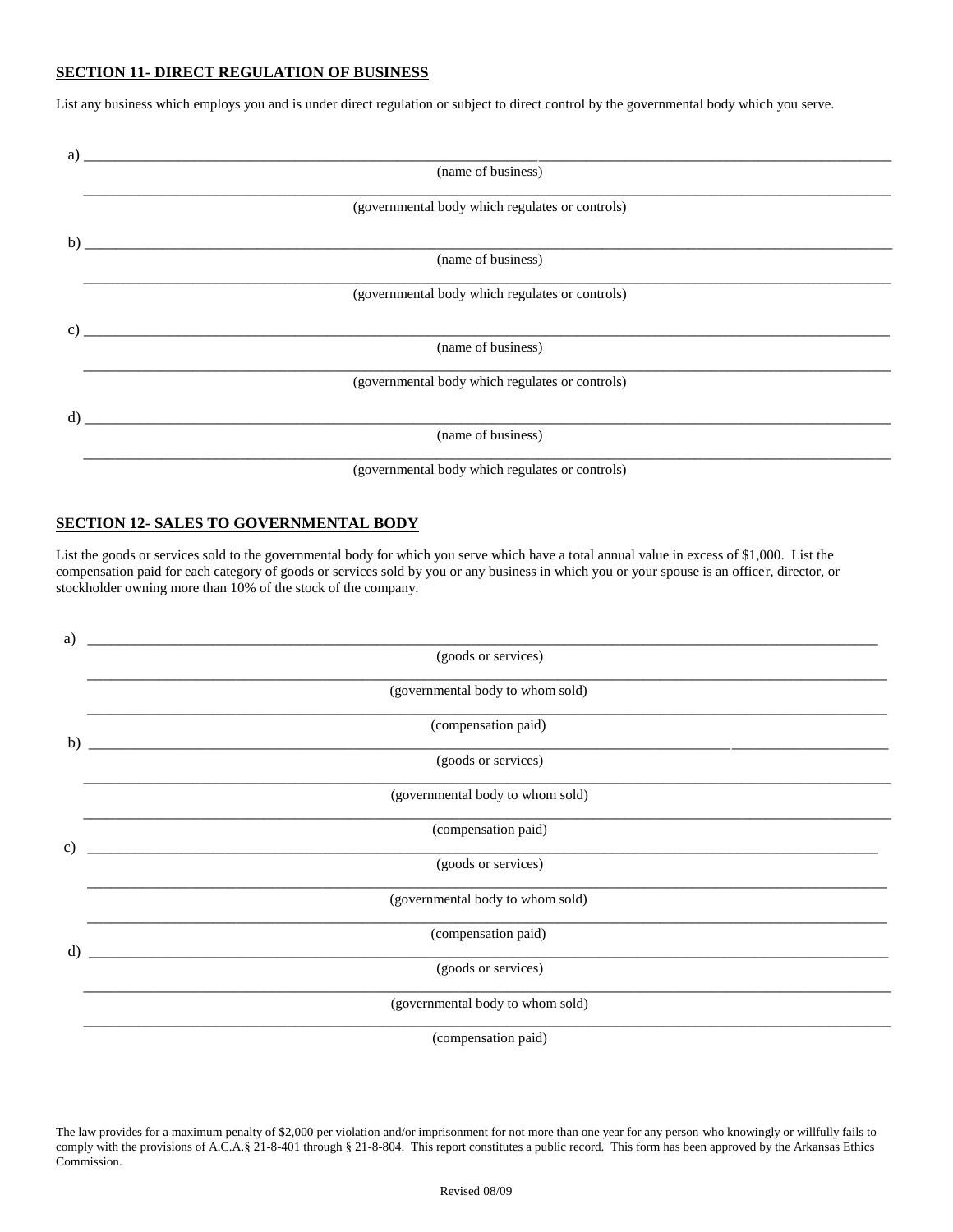#### **SECTION 13- SIGNATURE**

I certify under penalty of false swearing that the above information is true and correct.

|                                                                                   | Signature        |
|-----------------------------------------------------------------------------------|------------------|
| <b>STATE OF ARKANSAS</b>                                                          |                  |
| $\}$ ss<br>COUNTY OF                                                              |                  |
| Subscribed and sworn before me this _________ day of ____________________________ | $\frac{1}{20}$ . |
| (Legible Notary Seal)                                                             | Notary Public    |
|                                                                                   |                  |

Note: If faxed, notary seal must be legible (i.e., either stamped or raised and inked) and the original must follow within ten (10) days pursuant to Ark. Code Ann. § 21-8-703(b)(3).

# **Where to file:**

# **IMPORTANT**

State or district candidates/public servants file with the Secretary of State. County, township, and school district candidates/public servants file with the county clerk. Municipal candidates/public servants file with the city clerk or recorder, as the case may be. Municipal judges and city attorneys file with the city clerk of the municipality in which they serve. Members of regional boards or commissions file with the county clerk of the county in which they reside.

### **General Information:**

- The Statement of Financial Interest should be filed by January 31 of each year.
- \* The filing covers the previous calendar year.
- \* Candidates for elective office shall file the Statement of Financial Interest for the previous calendar year on the first Monday following the close of the period to file as a candidate for elective office unless already filed by January 31.
- \* Agency heads, department directors, and division directors of state government shall file the Statement of Financial Interest within thirty (30) days of appointment or employment unless already filed by January 31.
- \* Appointees to state boards or commissions shall file the Statement of Financial Interest within thirty (30) days after appointment unless already filed by January 31.
- \* If a person is included in any category listed above for any part of a calendar year, that person shall file a Statement of Financial Interest covering that period of time regardless of whether they have left their office or position as of the date the statement is due.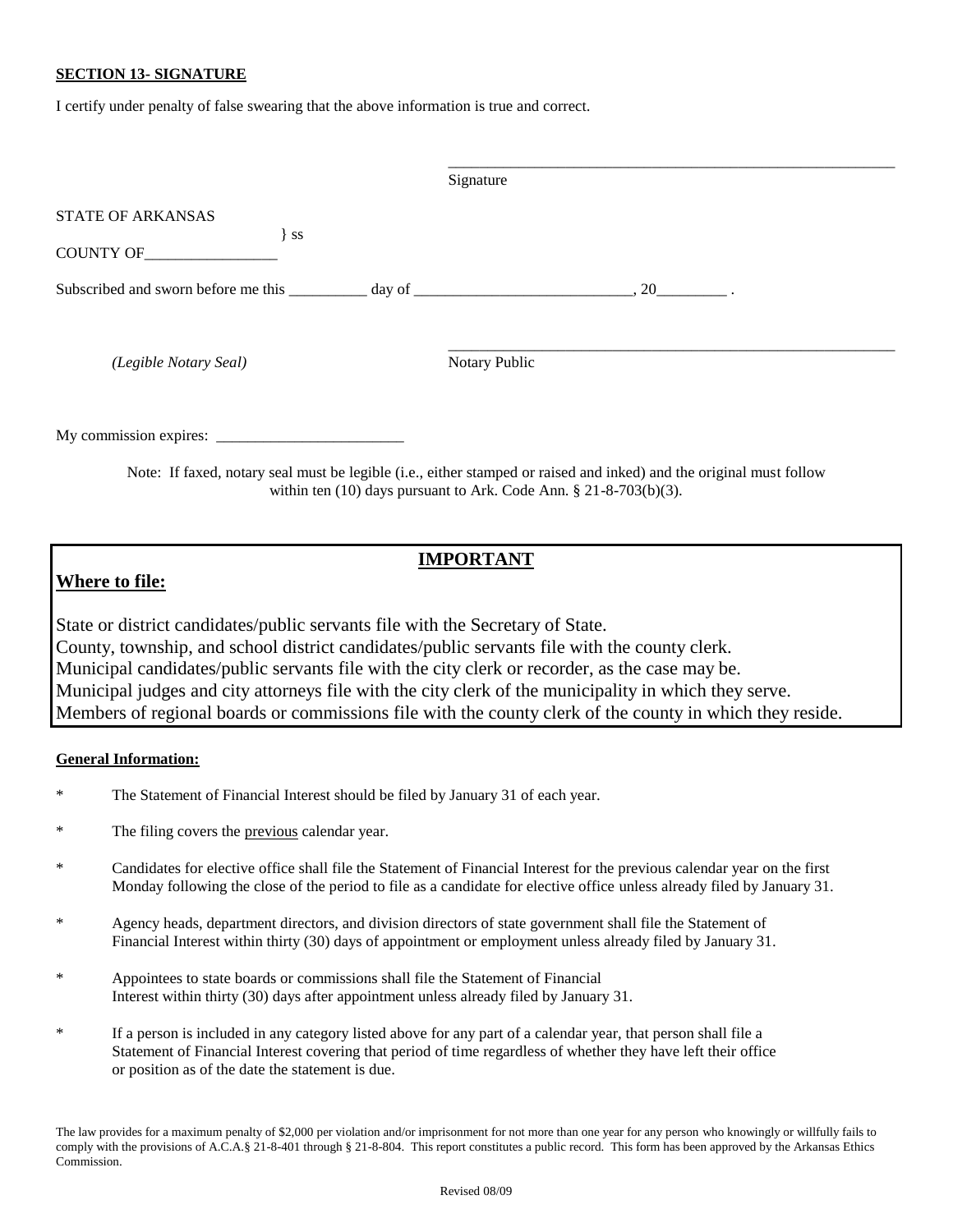# **INSTRUCTIONS FOR STATEMENT OF FINANCIAL INTEREST**

## **INTRODUCTION/WHO MUST FILE**

Ark. Code Ann. § 21-8-701(a) requires that the following persons file a written Statement of Financial Interest on an annual basis:

- A public official, as defined by Ark. Code Ann. § 21-8-402(17);
- A candidate for elective office;
- A district judge or city attorney, whether elected or appointed;
- Any agency head, department director, or division director of state government;
- Any chief of staff or chief deputy of a constitutional officer, the Senate, or the House of Representatives;
- Any public appointee to any state board or commission (who possesses regulatory authority or is authorized to receive or disburse state or federal funds);<sup>1</sup>
- All persons who are elected members of a school board or who are candidates for a position on a school board;
- All public and charter school superintendents;
- All executive directors of education service cooperatives; and
- Any person appointed to a municipal, county or regional (i) planning board or commission, (ii) airport board or commission, (iii) water or sewer board or commission, (iv) utility board or commission, or (v) civil service commission.

The Arkansas Ethics Commission, which enforces this statute, has prepared these instructions, along with the office of the Secretary of State, whose office maintains the records, to assist persons required to file these statements. If you have any questions concerning the reporting requirements or how to fill out your Statement of Financial Interest, call or write either the **Arkansas Ethics Commission**, Post Office Box 1917, Little Rock, Arkansas 72203-1917, tel. (501) 324-9600 or the **Secretary of State, Elections Division**, State Capitol, Room 026, Little Rock, Arkansas 72201, tel. (501) 682-5070.

When preparing the Statement of Financial Interest, please **print or type the information.** You must also sign the Statement in Section 13 and your signature must be attested to before a Notary Public.

# **TIME FOR FILING/PERIOD COVERED**

 $\overline{a}$ 

Pursuant to Ark. Code Ann.  $\S 21-8-701(c)(1)(A)$ , a Statement of Financial Interest for the previous calendar year "shall be filed by January 31, of each year, except that a candidate for

<sup>&</sup>lt;sup>1</sup> Pursuant to Ark. Code Ann. § 21-8-701(a)(5)(B), a public appointee to a state board or commission which is not charged by law with the exercise of regulatory authority and which receives or disburses state or federal funds only in the form of mileage reimbursement for members attending meetings of the board or commission is not required file a written Statement of Financial Interest.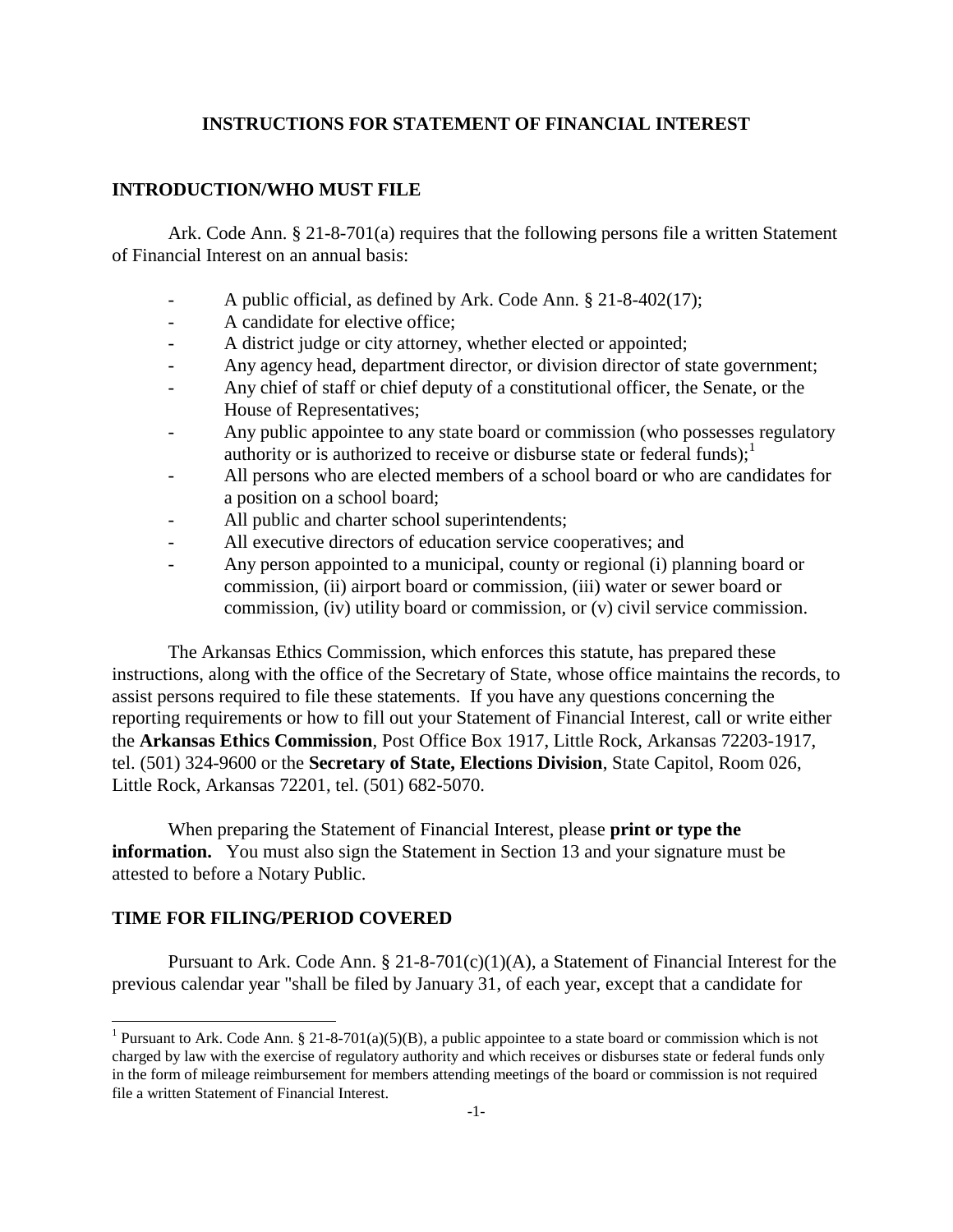elective office shall file the Statement of Financial Interest for the previous calendar year on the first Monday following the close of the period to file as a candidate for elective office." Moreover, an agency head, department director, or division director of state government and any public appointee to a state board or commission authorized or charged by law with the exercise of regulatory authority or authorized to receive or disburse state or federal funds shall file a Statement of Financial Interest for the previous calendar year within thirty (30) days after appointment or employment. Incumbent officeholders who filed a Statement of Financial Interest for the previous calendar year by January 31 of the year in which an election is held are not required to file an additional Statement of Financial Interest upon becoming a candidate for reelection or election to another office during the year. Ark. Code Ann. § 21-8-701(c)(2). If a person required to file a Statement of Financial Interest leaves his or her office or position during a particular calendar year, he or she shall still be required to file a Statement of Financial Interest covering that part of the year which he or she held the office or position. Ark. Code Ann. § 21-8-  $701(c)(1)(B)$ .

# **WHERE TO FILE**

Pursuant to Ark. Code Ann. § 21-8-703, the Statement of Financial Interest shall be filed as follows:

- (1) State or district public servants (including appointees to state boards/ commissions) and candidates for state or district public office are required to file the statement with the Secretary of State;
- (2) County, township, or school district public servants and candidates for county, township, or school district public office are required to file the statement with the county clerks;
- (3) Municipal public servants and candidates for municipal office are required to file the statement with the city clerk or recorder;
- (4) Municipal judges and city attorneys are required to file the statement with the city clerk of the municipality within which they serve; and
- (5) Members of regional boards or commissions are required to file the statement with the county clerk of the county in which they reside.

# **SPECIFIC REPORTING INSTRUCTIONS**

### **SECTION 1 (Name and Address)**

Answer each of these questions or indicate "Not Applicable". List all names under which you and/or your spouse do business.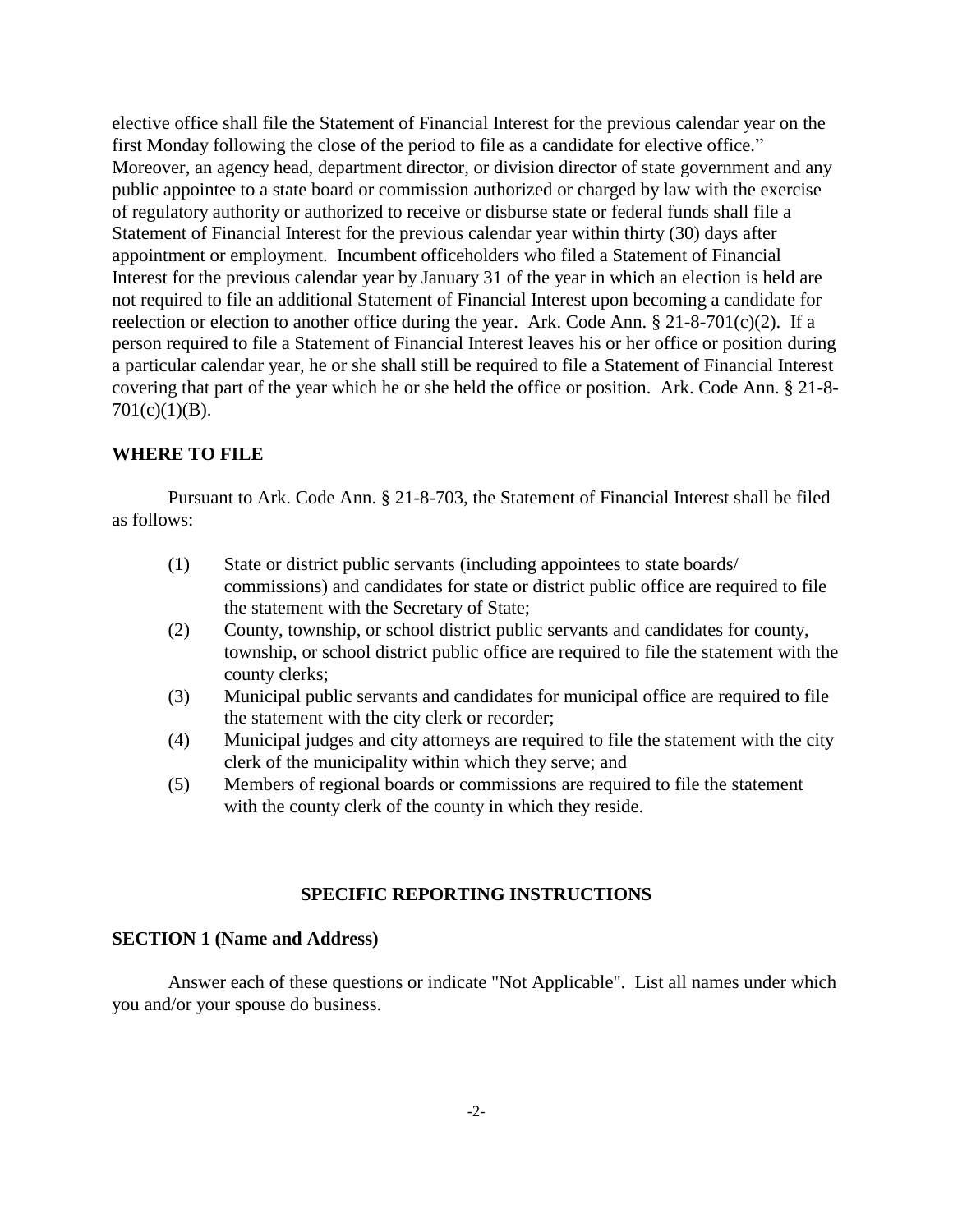# **SECTION 2 (Reason for Filing)**

Check the box applicable to you and provide the office/position held or name of the board, commission or school district in the appropriate space.

# **SECTION 3 (Sources of Income)**

The term "gross income" is intended to be comprehensive. It refers to all income from whatever source derived, including but not limited to compensation for services, fees, commissions, and income derived from business interests. Report each employer and/or each other source of income from which you, your spouse, or any other person for the use or benefit of you or your spouse receives gross income exceeding \$1,000 on an annual basis. Include your governmental income from the office or position which requires your filing of this form. You are required to use the gross amount received as income. Thus, you must compute your total income from any particular source without first deducting expenses.

You are not required to list the individual items of gross income that constitute a portion of the income of the business or profession from which you or your spouse derives income. (For example: Accountants, attorneys, farmers, contractors, etc. do not have to list their individual clients.) If more than one source/employer/entity compensated you during the past year, you are required to list each source of income greater than \$1,000. If you or your spouse received speaking honoraria, you must report, under the request for "source", the sponsor of each event for which a payment was made for your speech or appearance, as well as the date and dollar category ("more than \$1,000.00" or "more than \$12,500.00"). The term "honoraria", as used herein, means a payment of money or any thing of value for an appearance, speech, or article. NOTE: Food, lodging, and travel provided to a public servant in connection with an appearance would not constitute honoraria if the public servant is appearing in his or her official capacity and the appearance bears a relationship to the public servant's office or position. Section 10 of the Statement of Financial Interest addresses the reporting of payment for such food, lodging, and travel.

You must also provide a brief description of the nature of the services for which the income was received, as well as the name under which the income was received. For example:

| Source                                | <b>Description</b> | <b>Amount</b>         |
|---------------------------------------|--------------------|-----------------------|
| <b>State of Arkansas</b><br>(address) | Executive Dir.     | More than \$12,500.00 |
| John Doe                              |                    |                       |
| University of Arkansas<br>(address)   | Teaching           | More than \$12,500.00 |
| John M. Doe                           |                    |                       |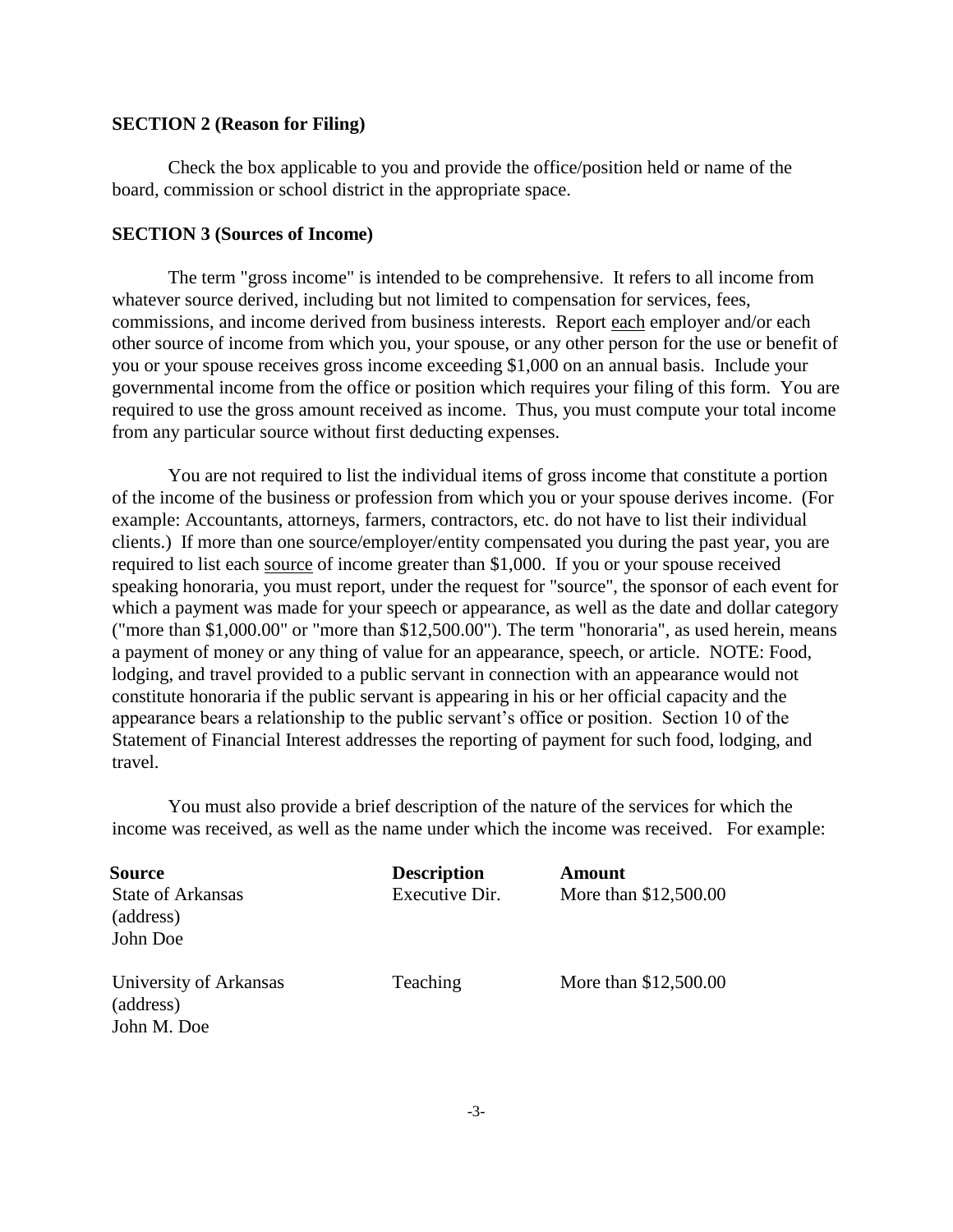| 450 Main Street,<br>Little Rock, Arkansas<br>John M. Doe            | Rent Income                           | More than \$12,500.00 |
|---------------------------------------------------------------------|---------------------------------------|-----------------------|
| Ark. Med. Society<br><b>Annual Meeting</b><br>(address)<br>John Doe | Speaking fee<br>Oct. 2, Little Rock   | More than \$1,000.00  |
| <b>Star National Bank</b><br>Star, Arkansas<br>John or Jane Doe     | Interest Income                       | More than \$1,000.00  |
| City of Mayberry<br>(address)<br>Jane Doe                           | Spouse income                         | More than \$12,500.00 |
| Ark. Bar Association<br><b>Annual Meeting</b>                       | <b>Speaking Fee</b>                   | More than \$1,000.00  |
| (address)<br>Jane Doe                                               | Spouse, June 12<br><b>Hot Springs</b> |                       |

# **Section 4 (Business or Holdings)**

In this section, list the name of every business in which you, your spouse or any other person for the use or benefit of you or your spouse have an investment or holding. Stocks, bonds, stock options and other securities held by you or your spouse must be reported. Figures for these items, as well as all other holdings or accounts, should be based on fair market value at the end of the reporting period.

For **securities, stocks, or bonds**, you must disclose each security held in your portfolio which exceeds the \$1,000.00 threshold. If securities are held through an investment firm, the firm will normally provide periodic statements from which you may obtain the information required to be disclosed. If you own different types of securities issued by the same authority, such as U. S. Treasury obligations or bonds, it is not necessary to provide an itemized list of each security worth over \$1,000.00. Rather, you may simply report the aggregate value of the securities issued by the same authority and identify the type of securities.

In the case of **mutual funds or similar investments**, you need not disclose specific stocks held in a widely diversified investment trust or mutual fund as long as the holdings of the trust or fund are a matter of public record and you have no ability to exercise control over the specific holdings. If you have such control, you must disclose each holding exceeding the threshold level of \$1,000.00, whether or not you exercise the control. Otherwise, you may simply disclose the name, address, etc. of the authority through which your mutual fund is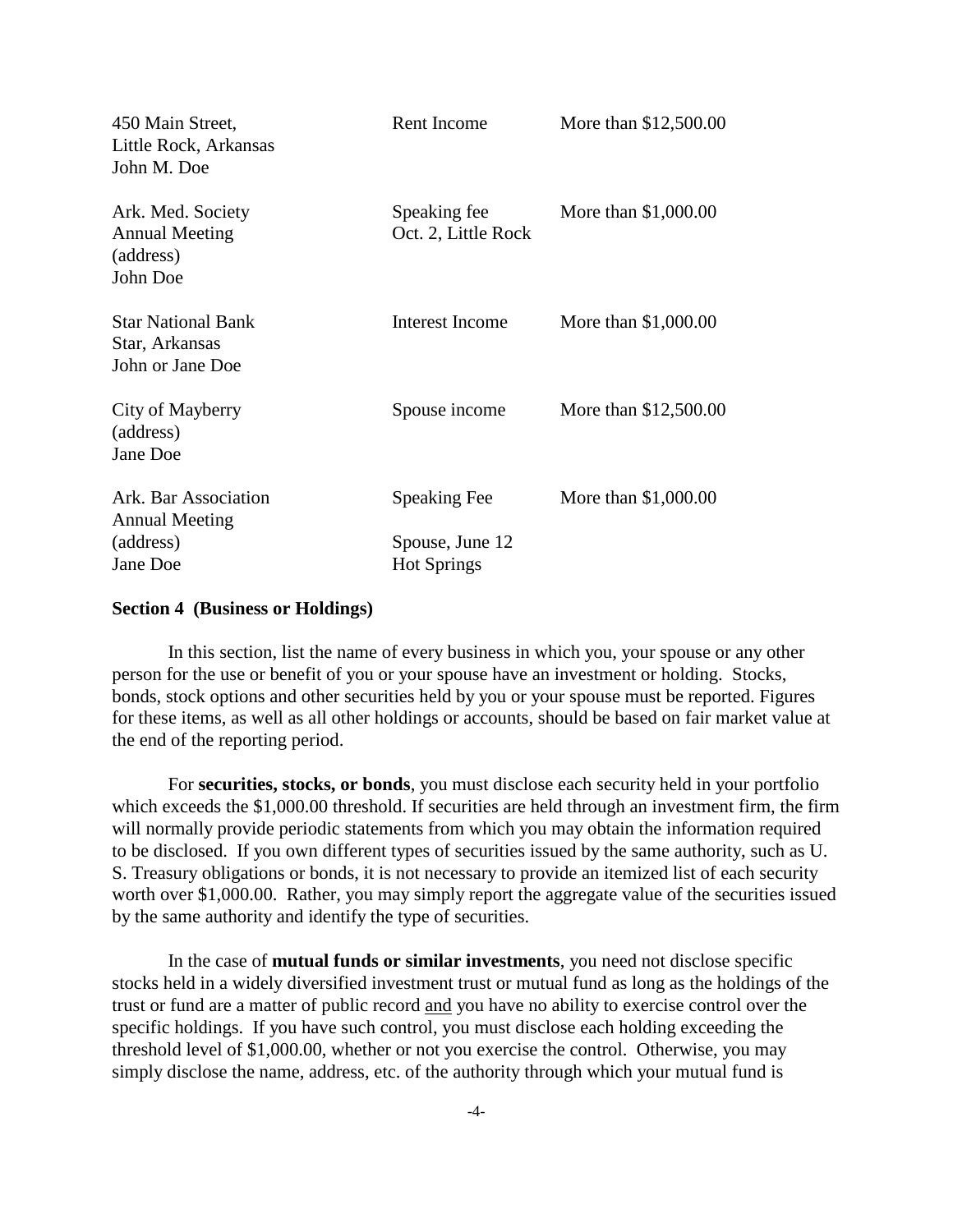invested (e.g., IDS), the category of the fund and the category of the appropriate amount (e.g., "more than \$1,000.00").

In the case of **bank accounts**, if the total of interest bearing accounts (including certificates of deposit) deposited in a particular bank exceeds \$1,000.00, list each institution holding more than \$1,000.00. If no particular bank holds more than \$1,000.00, you need not report any bank accounts. All accounts at one institution, including those for your spouse, may be combined as one entry. Thus, for example, you may report a checking account, savings account, certificate of deposit, and IRA in Smith First National Bank of Arkansas by checking the gross total of the accounts (e.g., "more than \$1,000.00") and stating "Smith First National Bank of Arkansas" with its address. You need not list each account. If you are listed on an account purely for custodial reasons, and you do not assert any ownership rights to the assets in the account (for example, if you are a joint tenant with an elderly relative), you need not list the account.

For any business interest, if you or your spouse has an interest in a proprietorship, partnership, or corporation that is actively engaged in a trade or business, you must disclose the name and address of each interest. It is not necessary to provide an itemized list of the assets of the business. For example, you need only categorize the total value of your interest (e.g., "more than \$12,500.00") and not items such as "office equipment." This includes each asset held in trust for you or your spouse which has a value greater than \$1,000.00. Holdings of a trust for which you or your spouse are merely an administrator and for which you have no beneficial interest need not be reported.

## **Section 5 (Office or Directorship)**

You must report your nongovernmental offices and directorships held by you or your spouse in any business, corporation, firm, or enterprise subject to the jurisdiction of a regulatory agency of this State, or any of its political subdivisions. For each such business, provide the name of the business, its address, the office or directorship held and the name of the person (either you or your spouse) who holds the office or directorship. A "regulatory agency", as defined by Ark. Code Ann. § 21-8-301(1), means any "state board, commission, department, or officer authorized by law to make rules or to adjudicate contested cases except those in the legislative or judicial branches."

#### **Section 6 (Creditors)**

You must report the name and address of each creditor to whom the value of \$5,000.00 or more is personally owed and outstanding at the end of the reporting period. All information regarding a single creditor may be reported in a single entry. If you have more than one liability owed to the same creditor, add up the items of credit to determine if the \$5,000.00 threshold has been met. The identity of the creditor is the name of the person or organization to which the liability is owed (e.g., "Bob Smith, 1000 Elm Street, Little Rock, Arkansas").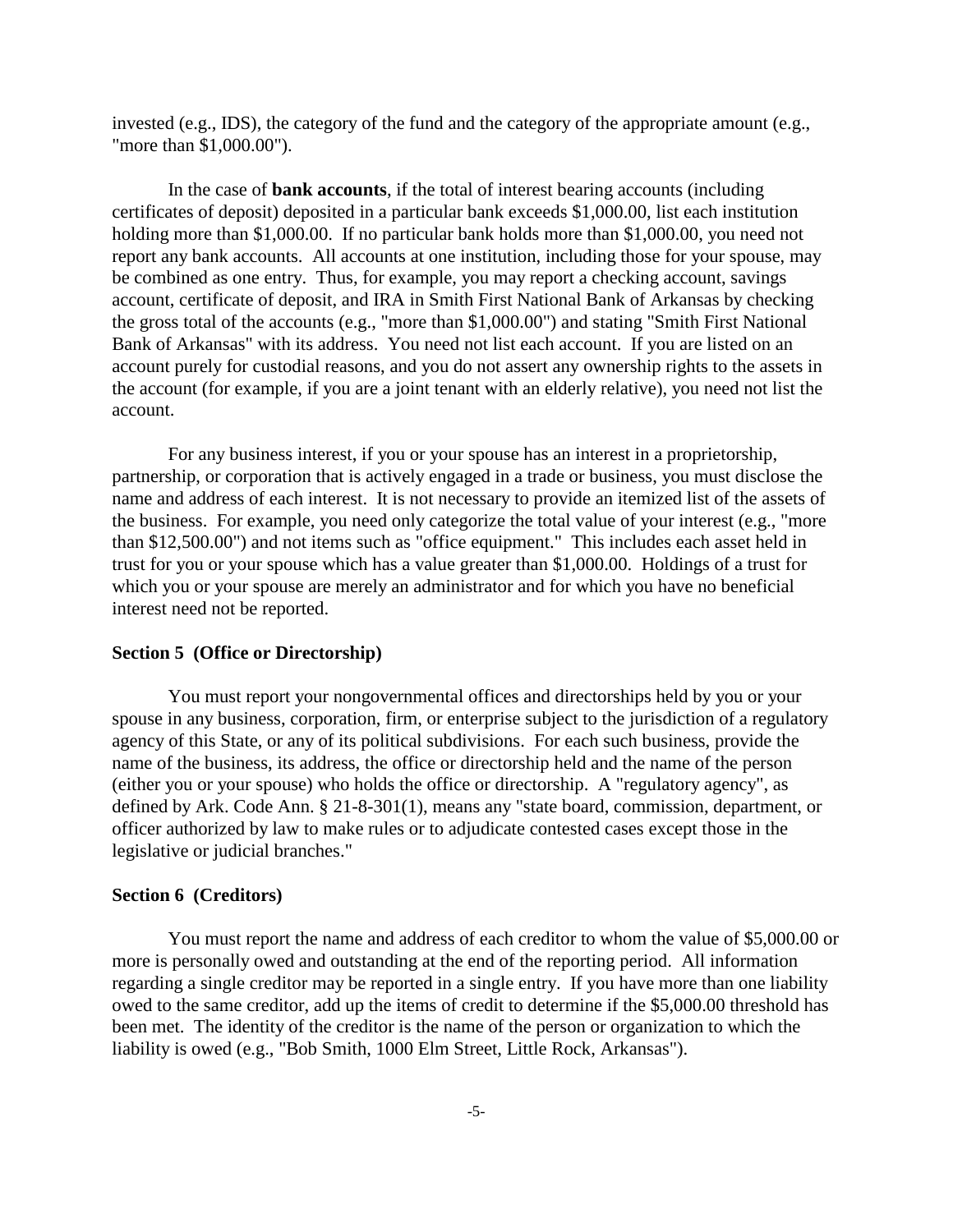You do not need to include debts owed to members of your family. You may also exclude loans made in the ordinary course of business by either a financial institution or a person who regularly and customarily extends credit. This exclusion applies to such items as a mortgage secured by real property which is your personal residence, credit extended to purchase personal items such as furniture or appliances, credit card debts, and car loans, provided the credit does not exceed the value of the item purchased.

Debts not incurred in the ordinary course of business include, but are not limited to, such items as legal judgments, judgment liens, money borrowed from individuals, other than family members, who are not normally in the business of lending money, and tax liens owed to any governmental agency.

# **Section 7 (Guarantor, Co-Maker)**

The law requires you to provide the name and address of each guarantor or co-maker, other than a member of your family, who has guaranteed a debt which is still outstanding. The \$5,000.00 threshold of Section 6 does not apply here. To the extent that you have a guarantor or co-maker of any of your outstanding debts, the guarantor or co-maker must be disclosed. There is no exception for debts incurred in the ordinary course of business. This requirement also includes debts arising, extended or refinanced after January 1, 1989.

This requirement extends to situations where you have co-signed a loan to assist another person in obtaining credit, unless the person is a member of your family.

### **Section 8 (Gifts)**

The law requires you to identify the source, date, description, and a reasonable estimate of the fair market value of each gift of more than one hundred dollars (\$100.00) received by you or your spouse during the reporting period or more than two hundred and fifty dollars (\$250.00) received by your dependent children during the reporting period. A gift is any "payment, entertainment, advance, services, or anything of value" unless consideration of equal or greater value has been given therefor. The value of an item shall be considered to be less than one hundred dollars (\$100) if the public servant reimburses the person from whom the item was received any amount over one hundred dollars (\$100) and the reimbursement occurs within ten (10) days from the date the item was received. All types of gifts must be reported. Items such as food, lodging, and travel are considered gifts unless they are received when you are appearing in your official capacity and the appearance bears a relationship to your office or position. [Note: The reporting of food, lodging, and travel received by a public servant who is appearing in his or her official capacity at an event which bears a relationship to his or her office or position is addressed in Section 10 below.]

A gift can be a tangible item, such as a watch, or an intangible item, such as a hunting or fishing trip. A gift does not include (1) informational material; (2) receiving food, lodging, or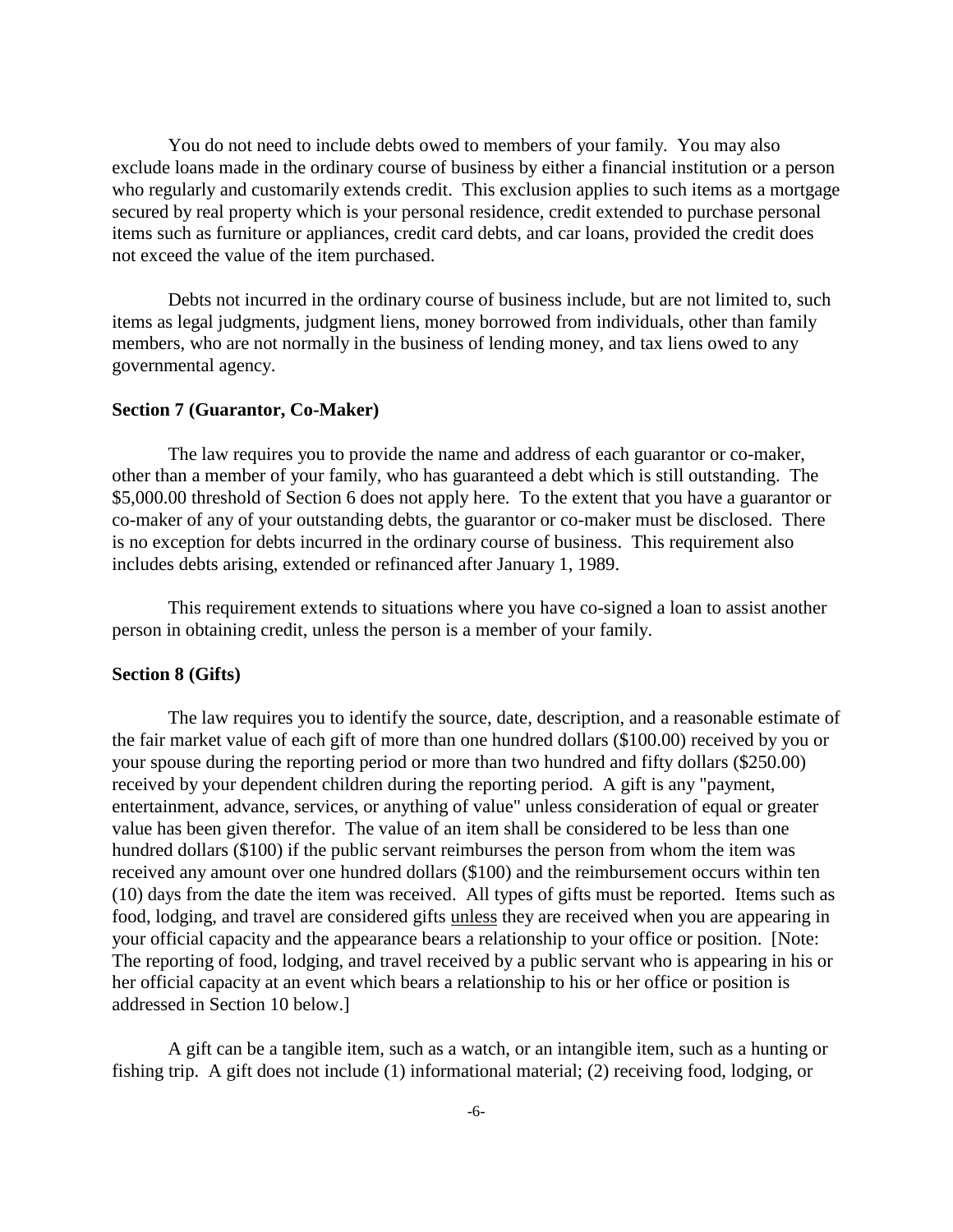travel which bears a relationship to the public servant's office and when appearing in an official capacity; (3) gifts which are not used and returned to the donor within 30 days; (4) gifts from a family member listed in Ark. Code Ann. § 21-8-402(5)(B)(iv), unless the family member is acting as an agent for a person not covered by the exception; (5) campaign contributions; (6) devises or inheritances; (7) anything with a value of \$100 or less; (8) wedding presents and engagement gifts; (9) a monetary or other award presented to an employee of a public school district, the Arkansas School for the Blind, the Arkansas School for the Deaf, the Arkansas School for Mathematics, Sciences, and the Arts, a university, a college, a technical college, a technical institute, a comprehensive life-long learning center, or a community college in recognition of the employee's contribution to education; (10) tickets to charitable fundraising events held within this state by a non-profit organization which is exempt from taxation under Section  $501(c)(3)$  of the Internal Revenue Code; (11) a personalized award, plaque, or trophy with a value of one hundred fifty dollars (\$150) or less; (12) an item which appointed or elected members of a specific governmental body purchase with their own personal funds and present to a fellow member of that governmental body in recognition of public service; (13) food or beverages provided at a conference scheduled event that is part of the program of the conference; (14) food or beverages provided in return for participation in a bona fide panel, seminar, speaking engagement at which the audience is a civic, social, or cultural organization or group; and (15) a monetary or other award publicly presented to an employee of state government in recognition of his or her contributions to the community and State of Arkansas when the presentation is made by the employee's supervisor or peers, individually or through a non-profit organization which is exempt from taxation under Section 501(c) of the Internal Revenue Code, and the employee's receipt of the award would not result in or create the appearance of the employee using his or her position for private gain, giving preferential treatment to any person, or losing independence or impartiality (This exception shall not apply to an award presented to an employee of state government by a person having economic interests which may be affected by the performance or nonperformance of the employee's duties or responsibilities.).

In reporting a gift, you must report the source, the date it was received, a reasonable estimate of its fair market value, and a brief description. In that regard, the Ethics Commission has issued opinions concerning the "fair market value" of such items as transportation on a private aircraft. A group of items received from the same source at the same time would be considered one gift and the separate values should be added together. As an example, if you receive a tie and tie clip (valued \$50.00) along with a pair of golf shoes (valued at \$75) from one donor, this should be reported and described in Section 8, as the receipt of a gift, "tie, tie clip and shoes." The value would be \$125.00. Similarly, food and beverages provided you in connection with lodging should be aggregated to ascertain if the threshold reporting level has been reached. If you are unsure if the value should be aggregated for purposes of reporting, you may wish to contact the Arkansas Ethics Commission for an opinion.

In accordance with Ark. Code Ann. § 21-8-804, certain designated officials are authorized to accept gifts, grants, and donations of money or property on behalf of the State of Arkansas, the Arkansas Senate, the Arkansas House of Representatives, and the Arkansas Supreme Court. In addition, the designated officials are authorized to accept donations of money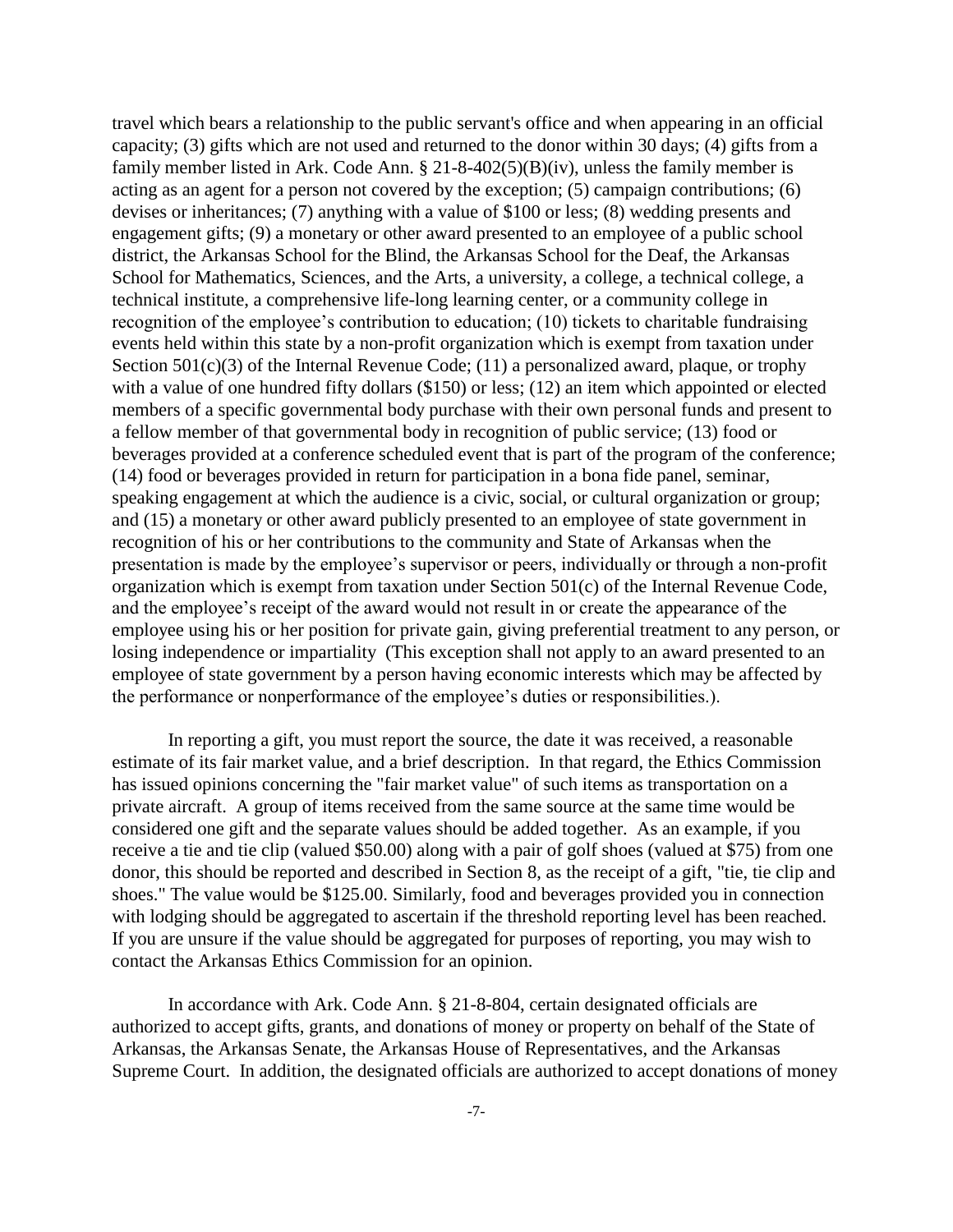for the purpose of hosting official swearing-in and inaugural events of the constitutional officers, Senate, House of Representatives, and Supreme Court justices, the official recognition event for the President Pro Tempore, and the official recognition event for the Speaker of the House. The public official accepting the gift, grant, or donation of money or property on behalf of an appropriate entity is not required to disclose same on his or her Statement of Financial Interest. Instead, public servants are required to report such gifts, grants, or donations of money or property to the Ethics Commission on a quarterly basis on a separate disclosure form prepared for such purposes.

### **Section 9 (Awards)**

If you are an employee of a public school district, the Arkansas School for the Blind, the Arkansas School for the Deaf, the Arkansas School for Mathematics, Sciences, and the Arts, a university, a college, a technical college, a technical institute, a comprehensive life-long learning center, or a community college, the law requires you to disclose each monetary or other award over one hundred dollars (\$100) which you have received in recognition of your contributions to education. The information disclosed with respect to each such award should include the source, date, description, and a reasonable estimate of the fair market value.

#### **Section 10 (Nongovernmental Sources of Payment)**

Payments for food, lodging, or travel are not considered a gift in situations where a public servant is appearing in his or her official capacity and the appearance bears a relationship to the public servant's office or position. However, Section 10 requires that each nongovernmental source of payment of expenses for such food, lodging, or travel be listed when the expenses paid by that source exceed \$150.00. [Note: The reporting of money or things of value received when you are not appearing in an official capacity or the appearance does not bear a relationship to your office or position is addressed in Section 3 ("Sources of Income") or Section 8 ("Gifts).] In this regard, you must list the name and business address of the person or organization which has paid your expenses, the date, nature, and amount of the expenses unless such person or organization was compensated by the governmental body for which the public servant serves. Thus, you must disclose in this section, lodging or travel received in connection with such activities as speaking engagements, conferences, or fact finding events related to your official duties.

Section 10 requires the disclosure of each nongovernmental source of payment when the expenses paid in connection with a particular appearance exceed \$150.00. Thus, if one source provides lodging and food and the total amount paid exceeds \$150.00, that source must be reported in this section.

The **organization** is the source of payment. It should be the name of the sponsor actually paying or providing the expenses. The **date of expenses** should be the inclusive dates of all travel provided. If the travel all occurred on one day, report that day. Otherwise, list the starting and ending dates of each trip provided (i.e., "May 1 - 5, 1997").